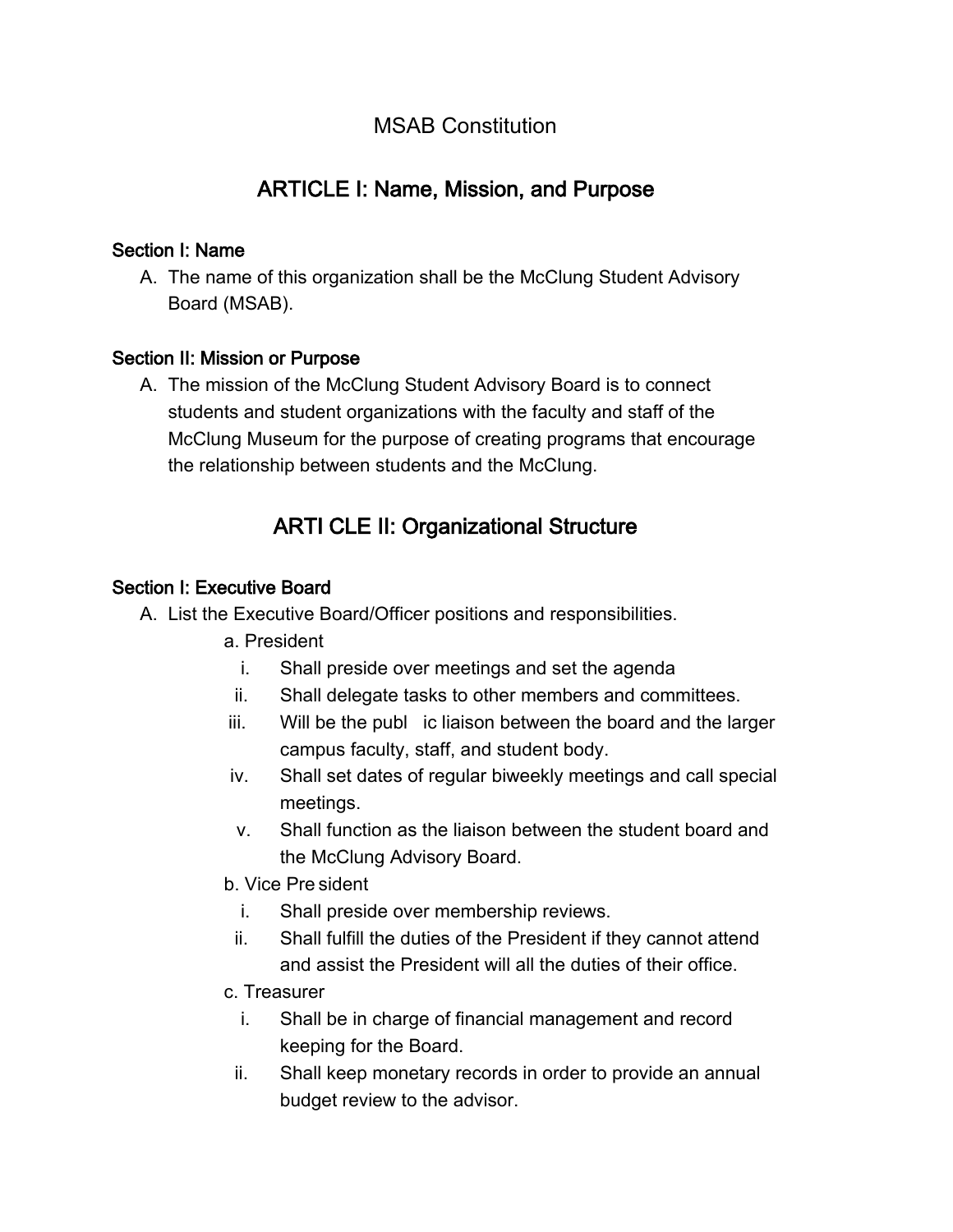iii. Shall send out a m onthly m onetary review to all executive m em bers of the B oard.

#### d. Secretary

- i. Shall record attendance and minutes for all meetings and events.
- ii. Shall be in charge of board' s em ail and respond appropriately.
- iii. Shall be in charge of keeping the board' s roster up to date.
- iv. Shall be in charge of the B oard' s em ail account.
- e. Social M edia M anager
	- i. Shall maintain the board's social media accounts (Facebook, Instagram, Twitter, etc.)
- ii. Shall coordinate all posts and social m edia engagem ent with the M cClung' s current Social M edia Coordinator.
- B. List of the Executive Board/Officer Eligibility
	- a. In order to be eligible for an executive board position, a person must:
		- i. Be a student at the University of Tennessee, Knoxville.
		- ii. Be in good academic standing with the University of T ennessee, K noxville.
	- iii. Have been a member of the organization for 2 semesters.

#### Section II: Committees

- A. List any special committees within the organization, including temporary committees
	- a. Events Planning Committee shall have the responsibilities of:
		- i. Creating and deter mining topics for all events.
		- ii. Organizing all necessary materials for events including tables, chairs, reserving rooms, and catering.
		- iii. Creating and distributing promotional materials for all events.
	- b. Outreach Committee shall have the responsibilities of:
		- i. Contacting and networking with other student organizations.
		- ii. Promoting events among students and with other student organizations.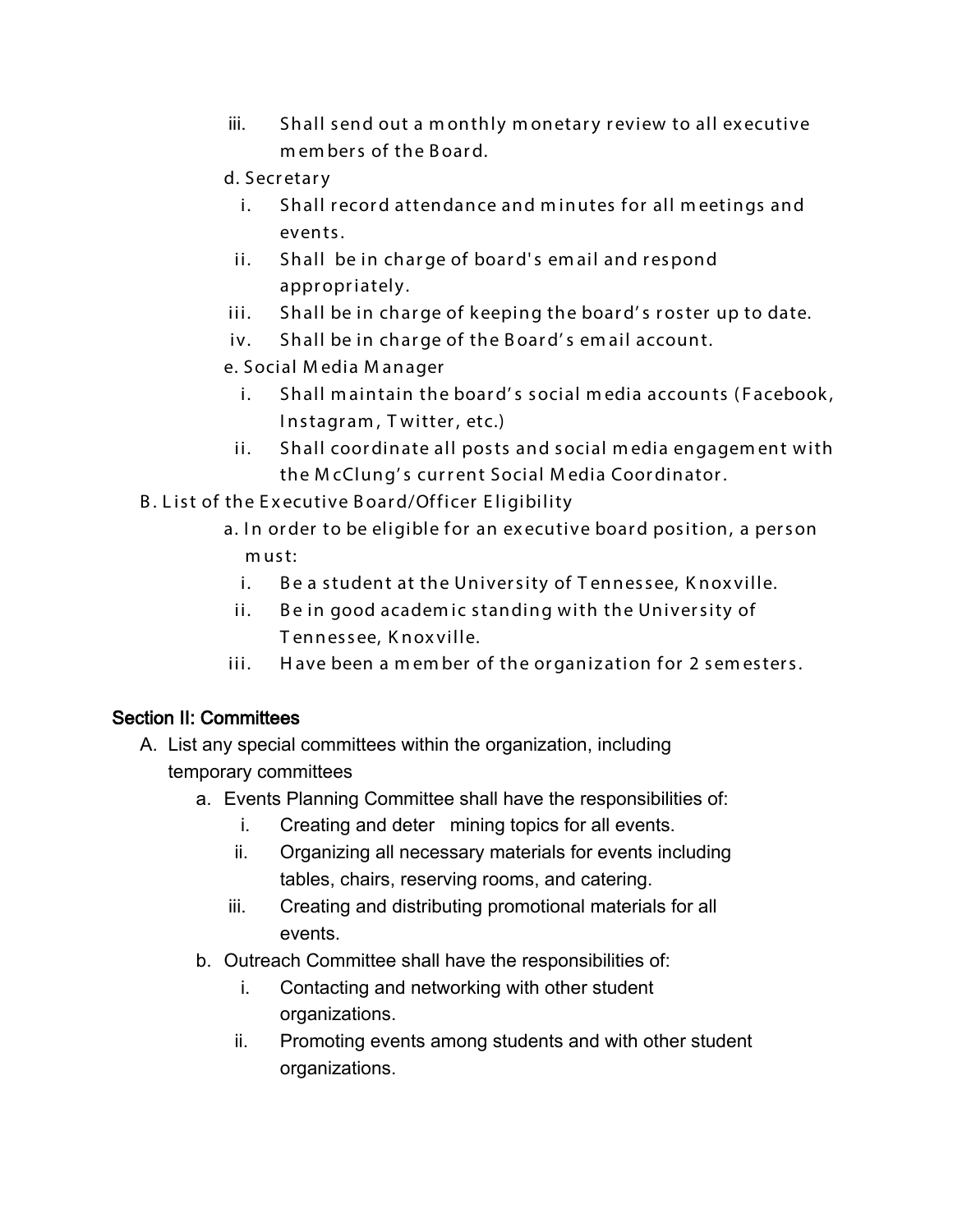iii. R ecruiting new m em bers and prom oting growth in m em bership.

#### Section III: Advisor

- A. The McClung Student Advisory Board advisor must be a full time staff member of the University of Tennessee.
- B. Officers will choose the advisor and receive their acceptance.
- C. Any probl ems, questions, etc. that officers or members cannot answer will be referred to the advisor.
	- a. If there is ever a need to dismiss an executive board member, the advisor must be notified and approve of the dismissal.
- D. The advisor will help with all events whe n a staff member is required.
- E. The advisor must formally approve all financial decisions and event plannings.

# ARTICLE III: Membership

#### Section I: Non - Discrimination/Same - Sex Organizations

- A. Membership is open to all students, regardless of race, color, national origin, religion, sex, pregnancy, marital status, sexual orientation, gender identity, age, physical or mental disability, or covered veteran status.
- B. Membership requirements for the M cClung Student Advisory Board are defined as any student at the University of Tennessee, Knoxville in good academic standing.
- C. A member must not miss three meetings/events within a semester without proper contact at least 24 hours prior to the meeting/even t.
	- a. If multiple meetings/events are missed without proper contact, disciplinary action may be taken against a member as determined by the executive board.

#### Section II: Recruitment Process

A. The McClung Student Advisory Board recruitment process will occur on a rolling basis.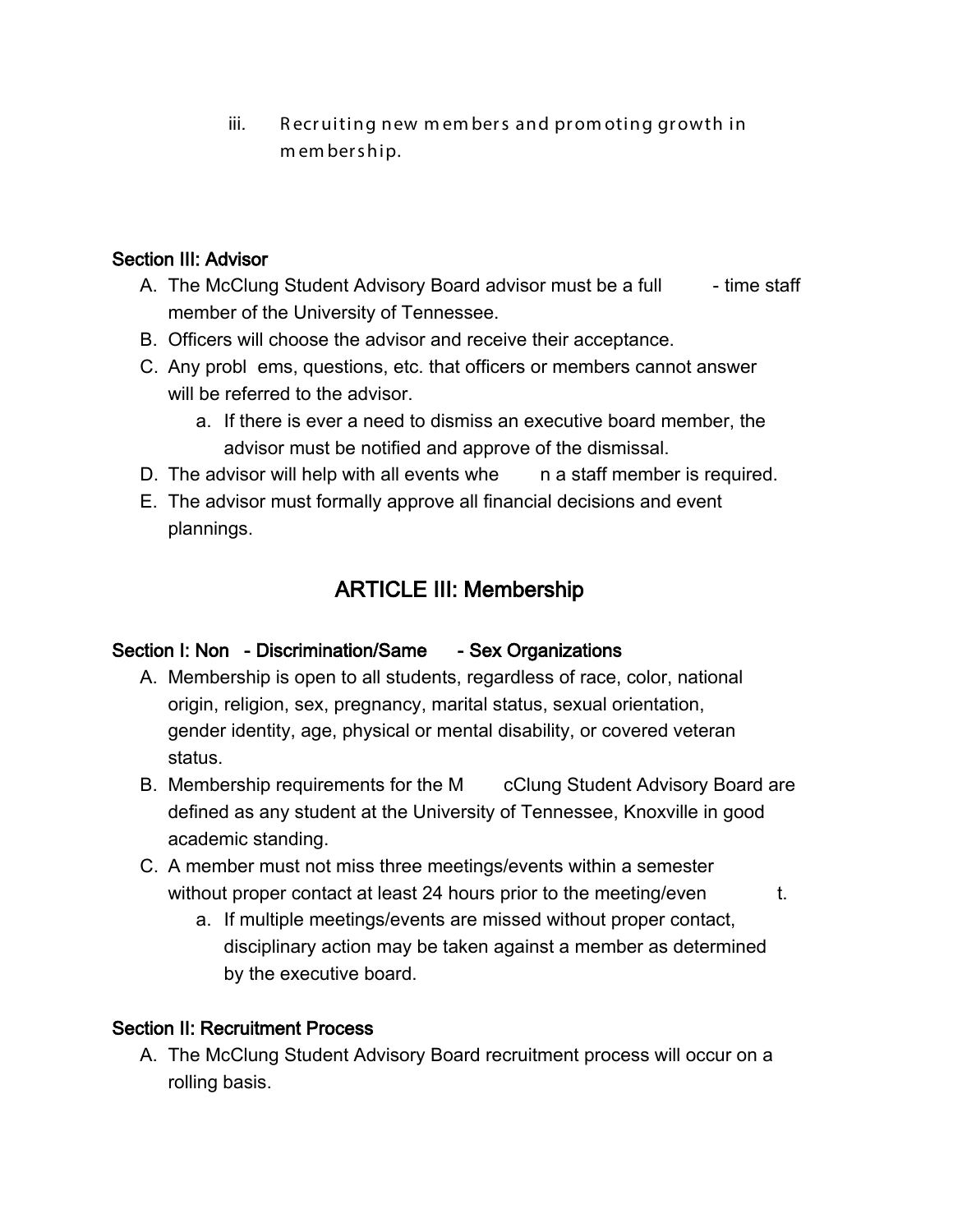B. I n order to be a m em ber of the organization, interested students m ust com plete the application process ( as designed by the executive board) by the established deadline dur ing the fall and spring sem esters and be approved by the ex ecutive board.

# ARTICLE IV: Procedures

#### Section I: Meetings

- A. The McClung Student Advisory Board shall take place at a regular time and location, after consultation with the advisors and members.
	- a. This meeting shall be bi weekly, with general body meetings being split into sessions for the committees when applicable.
- B. All meetings of the McClung Student Advisory Board, except for those that contain confidential information, shall be open to the pub lic.
- C. The executive board shall call special meetings when appropriate, whether for the entire board or just the executive team.
- D. Special committee meetings may also be called when appropriate.

## Section II: Voting

- A. Voting on any matters of the Board will be based on a simple majority.
- B. In order for voting to take place, of active members and either the president or vice president must be in attendance.
- C. Voting for Executive Board candidates will be based on a simple majority.
	- a. If a candidate runs unopposed f or any executive board position, they must also be voted in by a simple majority of confirmation votes. If the unopposed candidate is voted down, the current officers will nominate a member to fill the position who must then also be confirmed by a simple m ajority.
	- b. If there is no candidate who runs for a position, the current officers will nominate a member to fill the position who must then also be confirmed by a simple majority.

#### Section III: Elections